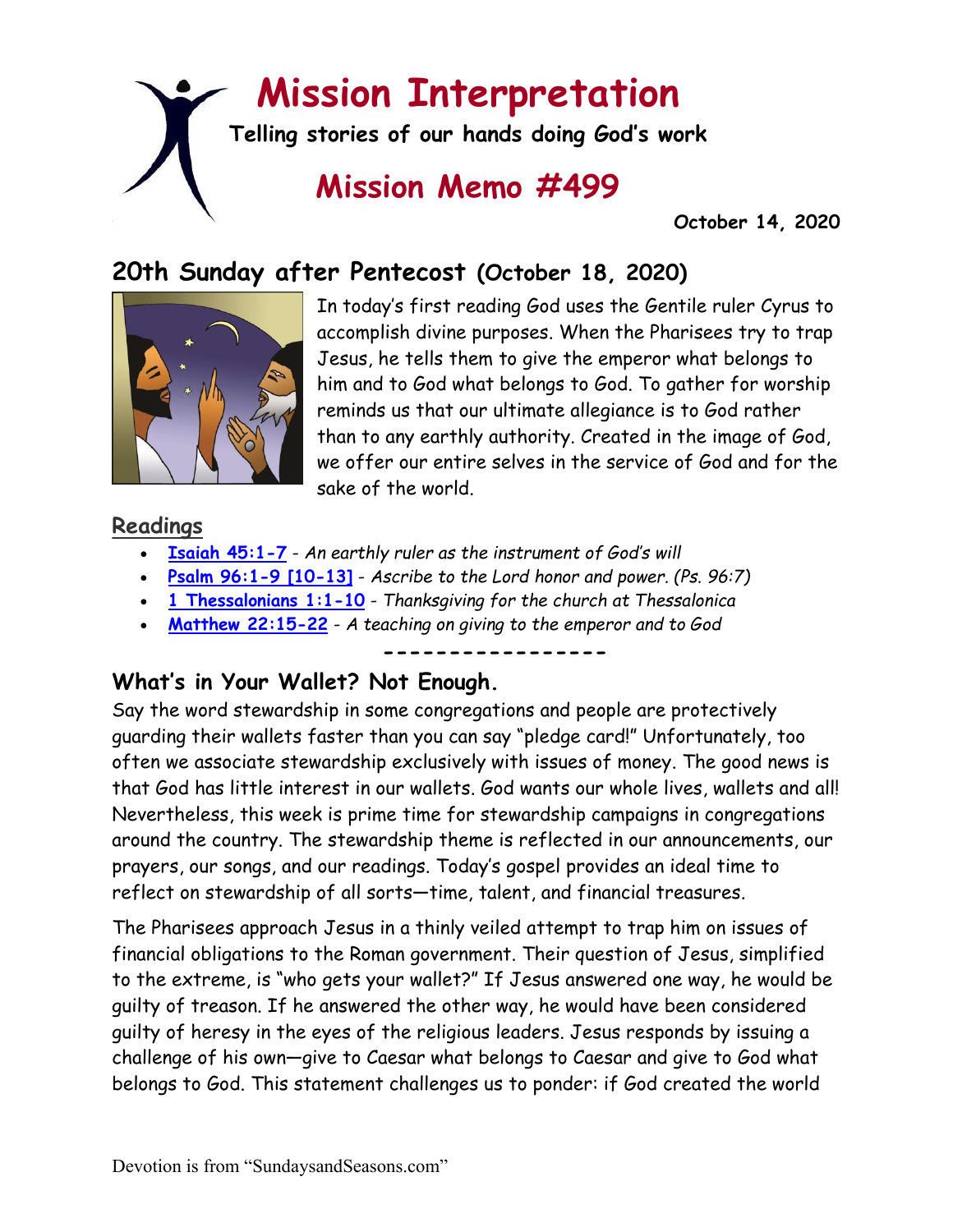and everything in it, what doesn't belong to God? God wants a whole lot more than just your wallet. God wants your life, wallet and all!



Lutherdale, one of our outdoor ministries, has been suffering due to COVID-19. As a result of the pandemic most programing this year had to be canceled. This has resulted in a loss of over \$700,000 in revenue. Significant austerity steps have been taken. Staff has been reduced and those remaining have taken a 50% reduction in salary. In spite of this, major challenges remain as many fall groups have canceled that will further reduce income. Sunday October 18 has been designated as a special day of giving to help provide emergency COVID-19 relief. The goal is to receive 760 gifts. A generous donor will match the first \$100,000 in contributions. Check the playlist Lutherdale NOW - [A Special Day of Giving.](https://www.facebook.com/watch/89657190569/1312304472449219/?__cft__%5b0%5d=AZXzxCu1NemvCXCiGU3HKvei2-WPZjuIyS2J93ulcshiAYaP6qoCiG_kUW1_2ECwkxDM3DrZjAL024P8oAJMVXYu2xiTHfk1zTfyES4RQqT1-g6MzTZcG3CUYiSWrKBG57NNDXA97h_zcCBF9GPXnVZAZg2IisS3DaAsKYcopbOd9-1-E47eTuTTAITpGZaiEcR8XEhf6sE9ClcMTa2CadHXvjFAHnADnfLG9pKd-r_FiQ&__tn__=C-R) To give go to [www.Lutherdale.org](http://www.lutherdale.org/)

#### **Faith Leaders Speak Out against Trump Administration's Decision**

**to Cut Refugee Admissions Ceiling**

The Trump administration is proposing the annual refugee admissions ceiling be set at 15,000 in Fiscal Year 2021. In Fiscal Year 2020, which ended on Sept. 30, the annual refugee admissions goal was 18,000 refugees. According to Lutheran Immigration and Refugee Service, of that



target, only about 65 percent were allotted admissions.

"At a time of unprecedented global need, [the] decision to further cut the refugee admissions ceiling is a complete abdication of our humanitarian and moral duty."

LIRS CEO Krish O'Mara Vignarajah, Christian Headlines [\(Click here for article\)](https://www.christianheadlines.com/blog/faith-leaders-speak-out-against-trump-administrations-decision-to-cut-refugee-admissions-ceiling.html?mc_cid=fb391c5786&mc_eid=9d05c2cfd9)

Mission Memo 499 So far, LIRS supporters have sent more than **3,000 messages to Congress** encouraging them to welcome more refugees in 2021. But there's still time to make your voice heard. Send an email to your legislator through the LIRS action center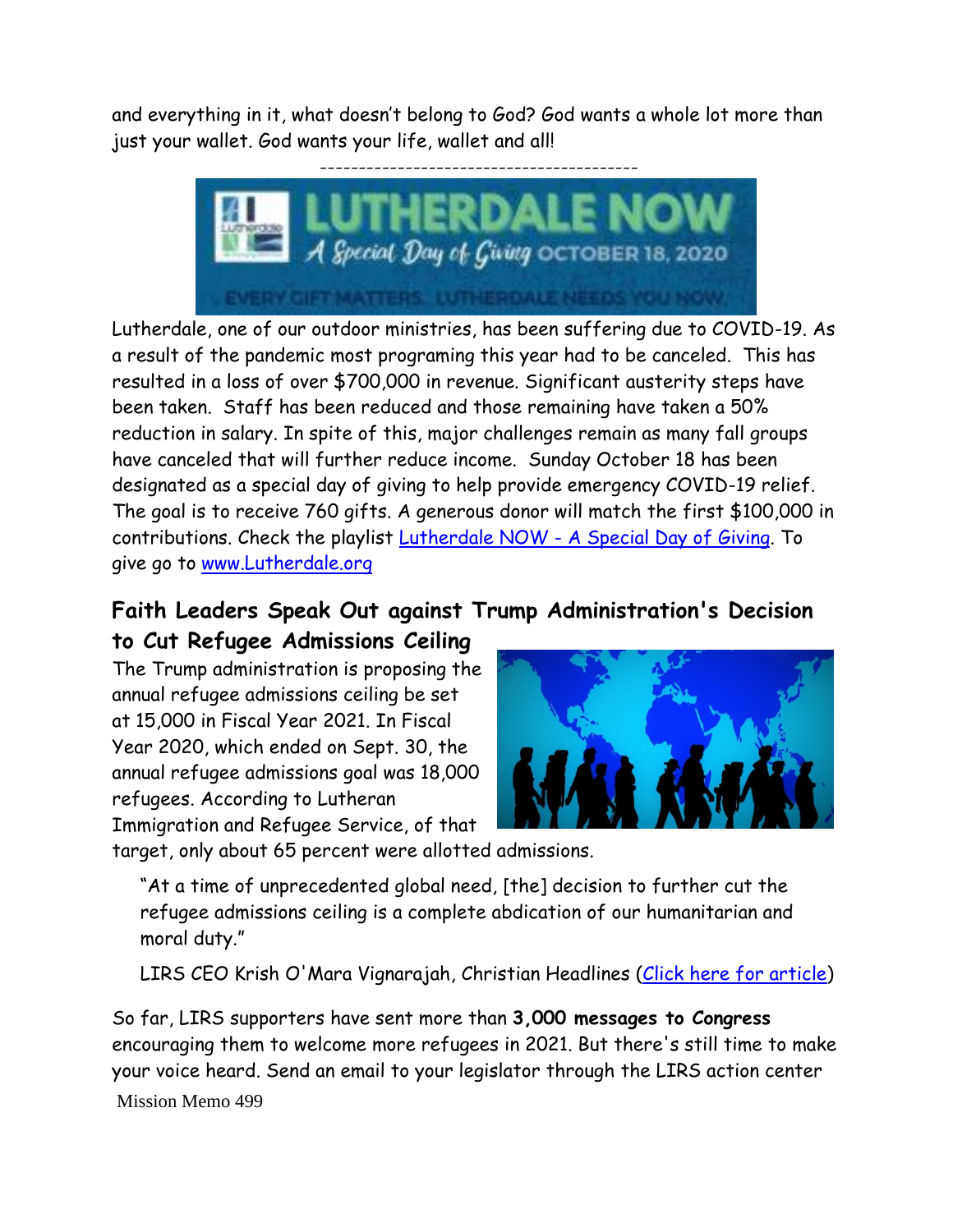and tell them you **strongly condemn the record-low admissions goal** proposed by the administration and call for a robust refugee admissions goal of 95,000 in Fiscal Year 2021. Click to **[Contact Congress.](https://lirs.us14.list-manage.com/track/click?u=1ba26e3c84448d9ea4814c790&id=7e8ee91900&e=9d05c2cfd9)**

#### **Healing Amidst Turmoil**

A recent story on 60 Minutes focused on a program for Syrian refugee preschoolers to save them from a life of despair. Lutheran Disaster Relief supports the development of a Trauma Healing and Spiritual Counseling Program to address the mental health issues of



those communities impacted by strife. Learn more about this ministry at [https://blogs.elca.org/disasterres.../healing-amidst-turmoil](https://blogs.elca.org/disasterresponse/healing-amidst-turmoil?fbclid=IwAR0p4dRdaqqfCtHDqzD8ZBf7P_Qx27MaaXvR38rRoZjvZ0r436EfnpTiFIM)

• What additional ways does your congregation or synod support those impacted by mental health issues. Share the story! *Shared by Karen Kaufman, Ministry Resource Curator at ELCA*

#### **Experiments in Action: Tree of Life**

The ELCA Innovation Lab "Experiments in Action" blog series is new. It features individuals and communities who are trying something new. Their current post features a story from Tree of Life, Minneapolis, MN a Lutheran church start-up that is queer-affirming, millennial-led, and for the spiritual but also slightly religious. [This post](https://blogs.elca.org/innovationlab/?p=120) is written by The Rev. Marissa Sotos, pastor at Tree of Life.

#### **Before Covid-19: Background**

Before Covid-19, Tree of Life Lutheran was a millennial-focused mission start in the North Loop neighborhood of downtown Minneapolis that was turning toward intentional long term planning. We had established Evening Prayer and Dinner gatherings on the first Sunday of every month that were the anchor of our faith community's spiritual and social life, with a



rotation of other gatherings throughout the month for service, yoga, theology on tap, etc. One major problem we faced was that to create opportunities for invitation, connection to newcomers, and a habitual pattern for participants we

Mission Memo 499